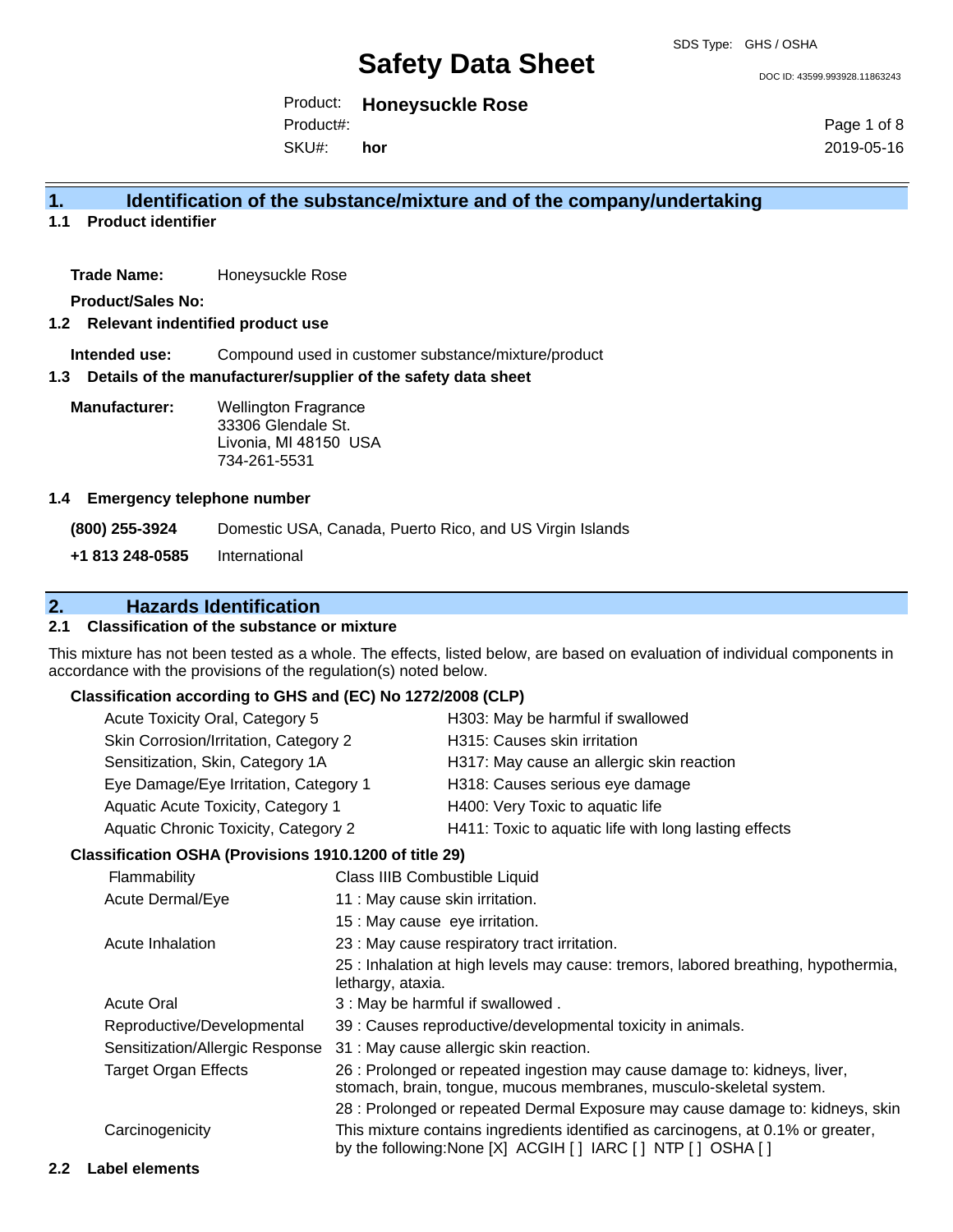Product: **Honeysuckle Rose**

Product#: **hor**

SKU#:

Page 2 of 8 2019-05-16

DOC ID: 43599.993928.11863243

## **Labelling (REGULATION (EC) No 1272/2008)**

## **Hazard pictograms**







## **Signal Word: Danger**

| <b>Hazard statments</b> |                                                 |
|-------------------------|-------------------------------------------------|
| H303                    | May be harmful if swallowed                     |
| H <sub>315</sub>        | Causes skin irritation                          |
| H317                    | May cause an allergic skin reaction             |
| H318                    | Causes serious eye damage                       |
| H400                    | Very Toxic to aquatic life                      |
| H411                    | Toxic to aquatic life with long lasting effects |
|                         |                                                 |

## **Precautionary Statements**

## **Prevention:**

| P264 | Wash hands thoroughly after handling                                  |
|------|-----------------------------------------------------------------------|
| P272 | Contaminated work clothing should not be allowed out of the workplace |
| P273 | Avoid release to the environment                                      |

## **Response:**

| $P302 + P352$      | IF ON SKIN: Wash with soap and water                                                                                             |
|--------------------|----------------------------------------------------------------------------------------------------------------------------------|
| P305 + P351 + P338 | IF IN EYES: Rinse cautiously with water for several minutes Remove contact lenses if<br>present and easy to do. continue rinsing |
| P310               | Immediately call a POISON CENTER or doctor/physician                                                                             |
| P312               | Call a POISON CENTER or doctor/physician if you feel unwell                                                                      |
| $P333 + P313$      | If skin irritation or a rash occurs: Get medical advice/attention                                                                |
| P362               | Take off contaminated clothing and wash before reuse                                                                             |
| P363               | Wash contaminated clothing before reuse                                                                                          |
| P391               | <b>Collect Spillage</b>                                                                                                          |

## **2.3 Other Hazards**

**no data available**

## **3. Composition/Information on Ingredients**

## **3.1 Mixtures**

This product is a complex mixture of ingredients, which contains among others the following substance(s), presenting a health or environmental hazard within the meaning of the UN Globally Harmonized System of Classification and Labeling of Chemicals (GHS):

| CAS#<br>Ingredient                 | EC#       | Conc.<br>Range | <b>GHS Classification</b> | <b>OSHA Classification</b> |
|------------------------------------|-----------|----------------|---------------------------|----------------------------|
| $60 - 12 - 8$<br>phenethyl alcohol | 200-456-2 | $20 - 30 \%$   | H302; H313; H316; H319    | 11, 15, 3                  |
| 120-51-4                           | 204-402-9 | $10 - 20%$     | H302; H313; H400; H411    | 28, 3                      |
| <b>Benzyl Benzoate</b>             |           |                |                           |                            |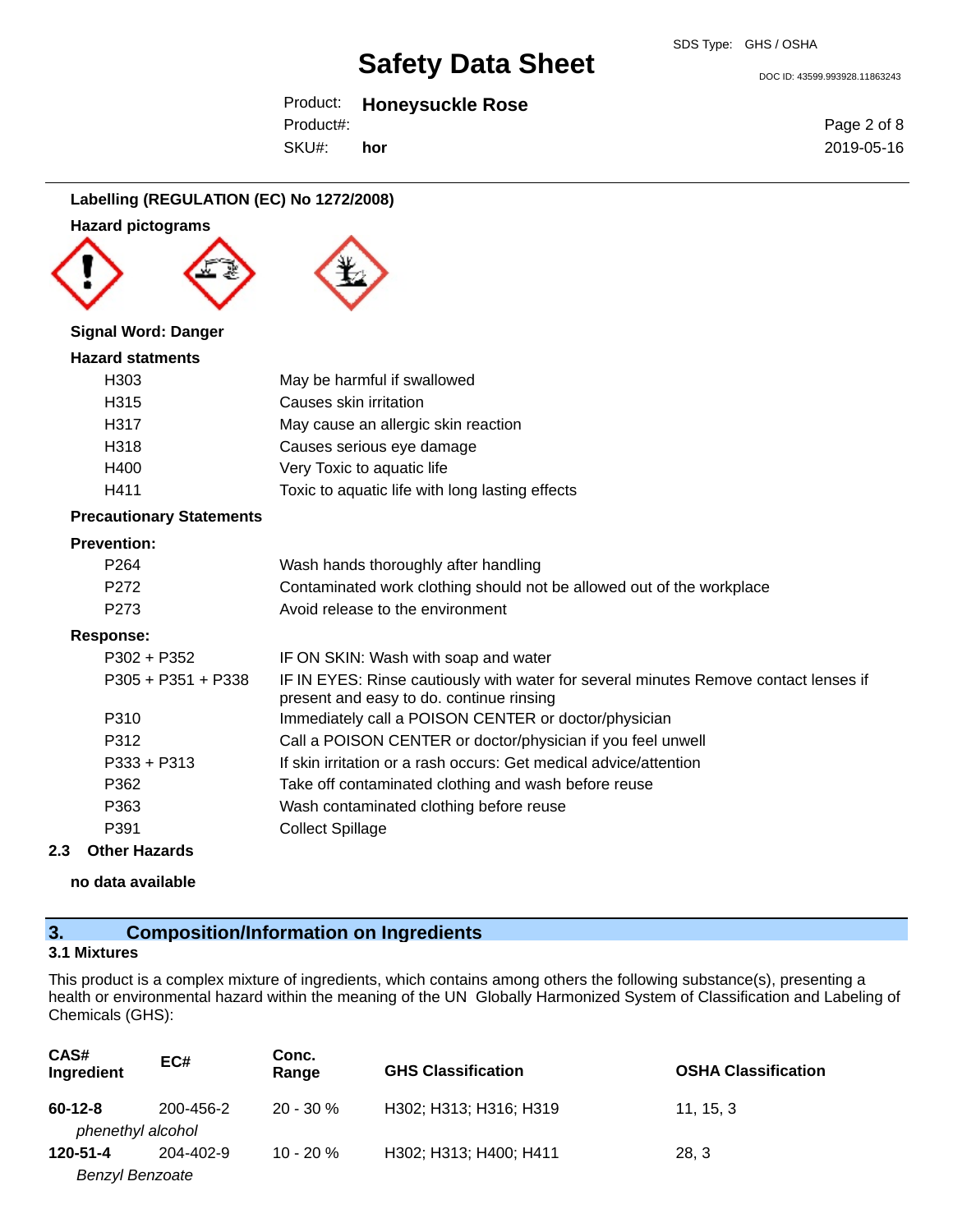SDS Type: GHS / OSHA

DOC ID: 43599.993928.11863243

|           | Product: Honeysuckle Rose |  |
|-----------|---------------------------|--|
| Product#: |                           |  |

SKU#: **hor** Page 3 of 8 2019-05-16

| <b>CAS#</b><br>Ingredient | EC#                                     | Conc.<br>Range | <b>GHS Classification</b>                                                   | <b>OSHA Classification</b> |
|---------------------------|-----------------------------------------|----------------|-----------------------------------------------------------------------------|----------------------------|
| 101-86-0                  | 202-983-3                               | $5 - 10%$      | H303; H316; H317; H400; H411                                                | 11, 15                     |
|                           | Hexyl cinnamaldehyde                    |                |                                                                             |                            |
| 106-24-1                  | 203-377-1                               | $2 - 5%$       | H303; H315; H317; H318; H402                                                | 11, 15, 31                 |
| Geraniol                  |                                         |                |                                                                             |                            |
| $98 - 55 - 5$             | 202-680-6                               | $2 - 5%$       | H227; H303; H315; H319; H401                                                | 11, 15, 23                 |
| alpha-Terpineol           |                                         |                |                                                                             |                            |
| $90-17-5$                 | 201-972-0                               | $2 - 5%$       | H315; H402; H412                                                            |                            |
|                           | Trichloromethyl phenyl carbinyl acetate |                |                                                                             |                            |
| 6259-76-3                 | 228-408-6                               | $2 - 5%$       | H315; H317; H319; H400; H410                                                | 11, 15                     |
| Hexyl salicylate          |                                         |                |                                                                             |                            |
| 140-11-4                  | 205-399-7                               | $2 - 5%$       | H303; H401; H412                                                            | 15, 25, 26, 31, 39         |
| Benzyl acetate            |                                         |                |                                                                             |                            |
| 106-25-2                  | 203-378-7                               | $2 - 5%$       | H303; H315; H317; H319; H401                                                | 15                         |
| Nerol                     |                                         |                |                                                                             |                            |
| 105-95-3                  | 203-347-8                               | $1 - 2%$       | H401                                                                        | 11, 15                     |
| Ethylene brassylate       |                                         |                |                                                                             |                            |
| 103-45-7                  | 203-113-5                               | $1 - 2%$       | H318                                                                        | 15, 26                     |
| Phenethyl acetate         |                                         |                |                                                                             |                            |
| 78-70-6                   | 201-134-4                               | $0.1 - 1.0 %$  | H227; H303; H315; H317; H319; H402                                          | 12, 26                     |
| Linalool                  |                                         |                |                                                                             |                            |
| 106-22-9                  | 203-375-0                               | $0.1 - 1.0 %$  | H303; H313; H315; H317; H319; H401                                          | 11, 15                     |
| Citronellol               |                                         |                |                                                                             |                            |
| 122-78-1                  | 204-574-5                               | $0.1 - 1.0 %$  | H227; H302; H313; H314; H317                                                | 31                         |
| Phenylacetaldehyde        |                                         |                |                                                                             |                            |
| 68737-61-1                | 272-113-5                               | $0.1 - 1.0 %$  | H227; H303; H313; H315; H317; H401;                                         | 12, 15, 31                 |
|                           | Dimethyltetrahydro Benzaldehyde         |                | H411                                                                        |                            |
| 127-43-5                  | 204-843-7                               | $0.1 - 1.0 %$  | H315; H317; H401; H411                                                      | 11, 15, 19, 26, 28, 31     |
| Methyl-ß-ionone           |                                         |                |                                                                             |                            |
| 105-87-3                  | 203-341-5                               | $0.1 - 1.0 %$  | H315; H317; H401; H412                                                      | 11, 15                     |
| Geranyl Acetate           |                                         |                |                                                                             |                            |
| 127-51-5                  | 204-846-3                               | $0.1 - 1.0 %$  | H316; H317; H320; H401; H411                                                | 11, 15, 19, 26, 28, 31     |
| a-Isomethyl ionone        |                                         |                |                                                                             |                            |
| 141-12-8                  | 205-459-2                               | $0.1 - 1.0 %$  | H315; H317; H401                                                            |                            |
| Neryl acetate             |                                         |                |                                                                             |                            |
| 104-93-8                  | 203-253-7                               | $0.1 - 1.0 %$  | H227; H302; H315; H361; H402                                                | 11, 15                     |
| p-Methylanisole           |                                         |                |                                                                             |                            |
| 57378-68-4                | 260-709-8                               | $0.01 - 0.1\%$ | H302; H315; H317; H318; H400; H410                                          | 11, 15, 31                 |
|                           |                                         |                | delta-1-(2,6,6-Trimethyl-3-cyclohexen-1-yl)-2-buten-1-one (delta-Damascone) |                            |

See Section 16 for full text of GHS classification codes

Total Hydrocarbon Content  $(\% w/w) = 0.61$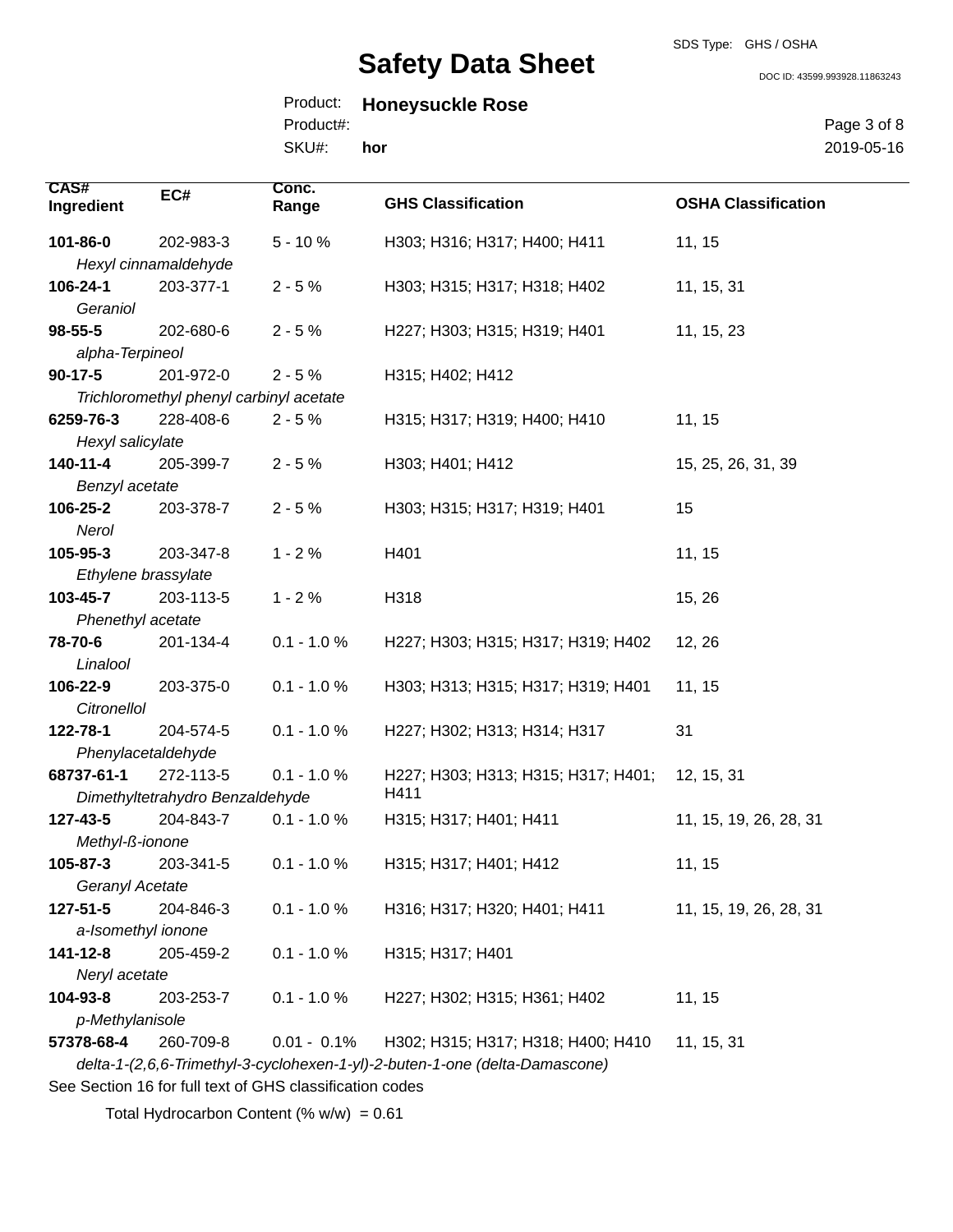SDS Type: GHS / OSHA

#### DOC ID: 43599.993928.11863243

| Product: | <b>Honeysuckle Rose</b> |  |
|----------|-------------------------|--|
|----------|-------------------------|--|

Product#:

SKU#: **hor** Page 4 of 8 2019-05-16

| <b>First Aid Measures</b><br>4.                                                   |                                                                                                               |
|-----------------------------------------------------------------------------------|---------------------------------------------------------------------------------------------------------------|
| <b>Description of first aid measures</b><br>4.1                                   |                                                                                                               |
| Inhalation:                                                                       | Remove from exposure site to fresh air and keep at rest.<br>Obtain medical advice.                            |
| <b>Eye Exposure:</b>                                                              | Flush immediately with water for at least 15 minutes.<br>Contact physician if symptoms persist.               |
| <b>Skin Exposure:</b>                                                             | Remove contaminated clothes. Wash thoroughly with water (and soap).<br>Contact physician if symptoms persist. |
| Ingestion:                                                                        | Rinse mouth with water and obtain medical advice.                                                             |
| Most important symptoms and effects, both acute and delayed<br>4.2                |                                                                                                               |
| <b>Symptoms:</b>                                                                  | no data available                                                                                             |
| Risks:                                                                            | Refer to Section 2.2 "Hazard Statements"                                                                      |
| Indication of any immediate medical attention and special treatment needed<br>4.3 |                                                                                                               |
| <b>Treatment:</b>                                                                 | Refer to Section 2.2 "Response"                                                                               |
|                                                                                   |                                                                                                               |
| 5.<br><b>Fire-Fighting measures</b>                                               |                                                                                                               |
| <b>Extinguishing media</b><br>5.1                                                 |                                                                                                               |
| Suitable:                                                                         | Carbon dioxide (CO2), Dry chemical, Foam                                                                      |
| Unsuitable                                                                        | Do not use a direct water jet on burning material                                                             |
| 5.2 Special hazards arising from the substance or mixture                         |                                                                                                               |
| During fire fighting:                                                             | Water may be ineffective                                                                                      |
| <b>Advice for firefighters</b><br>5.3                                             |                                                                                                               |
| <b>Further information:</b>                                                       | Standard procedure for chemical fires                                                                         |

## **6. Accidental Release Measures**

## **6.1 Personal precautions, protective equipment and emergency procedures**

Avoid inhalation and contact with skin and eyes. A self-contained breathing apparatus is recommended in case of a major spill.

### **6.2 Environmental precautions**

Keep away from drains, soil, and surface and groundwater.

## **6.3 Methods and materials for containment and cleaning up**

Clean up spillage promptly. Remove ignition sources. Provide adequate ventilation. Avoid excessive inhalation of vapors. Gross spillages should be contained by use of sand or inert powder and disposed of according to the local regulations.

## **6.4 Reference to other sections**

Not Applicable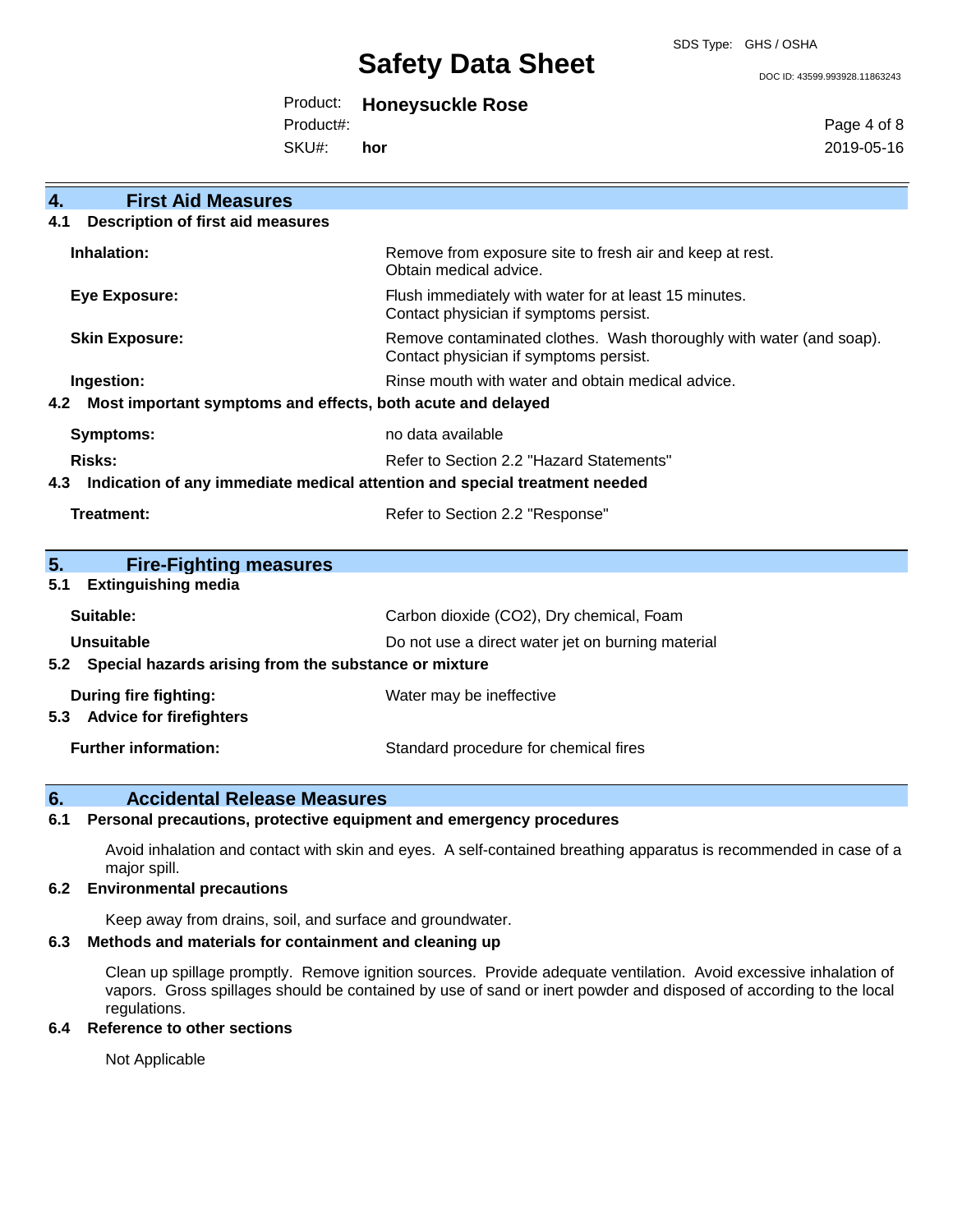#### DOC ID: 43599.993928.11863243

Product: **Honeysuckle Rose** Product#:

SKU#: **hor** Page 5 of 8 2019-05-16

## **7. Handling and Storage**

### **7.1 Precautions for safe handling**

Apply according to good manufacturing and industrial hygiene practices with proper ventilation. Do not drink, eat or smoke while handling. Respect good personal hygiene.

### **7.2 Conditions for safe storage, including any incompatibilities**

Store in a cool, dry and ventilated area away from heat sources and protected from light in tightly closed original container. Avoid plastic and uncoated metal container. Keep air contact to a minimum.

## **7.3 Specific end uses**

No information available

## **8. Exposure Controls/Personal Protection**

## **8.1 Control parameters**

|                  | <b>Exposure Limits:</b>      |       |                              |      |      |  |                                   |  |
|------------------|------------------------------|-------|------------------------------|------|------|--|-----------------------------------|--|
| <b>Component</b> |                              | ACGIH | ACGIH                        | OSHA | OSHA |  |                                   |  |
|                  |                              |       |                              |      |      |  | TWA ppm STEL ppm TWA ppm STEL ppm |  |
|                  | 140-11-4<br>Benzyl acetate   |       | 10                           |      |      |  |                                   |  |
|                  | <b>Engineering Controls:</b> |       | Use local exhaust as needed. |      |      |  |                                   |  |

## **8.2 Exposure controls - Personal protective equipment**

| Eye protection:                | Tightly sealed goggles, face shield, or safety glasses with brow guards and side shields, etc.<br>as may be appropriate for the exposure |
|--------------------------------|------------------------------------------------------------------------------------------------------------------------------------------|
| <b>Respiratory protection:</b> | Avoid excessive inhalation of concentrated vapors. Apply local ventilation where appropriate.                                            |
| <b>Skin protection:</b>        | Avoid Skin contact. Use chemically resistant gloves as needed.                                                                           |

## **9. Physical and Chemical Properties**

## **9.1 Information on basic physical and chemical properties**

| Appearance:                  | Liquid                                   |
|------------------------------|------------------------------------------|
| Odor:                        | Conforms to Standard                     |
| Color:                       | Yellow Tint (G1) to Greenish Yellow (G4) |
| <b>Viscosity:</b>            | Liquid                                   |
| <b>Freezing Point:</b>       | Not determined                           |
| <b>Boiling Point:</b>        | Not determined                           |
| <b>Melting Point:</b>        | Not determined                           |
| <b>Flashpoint (CCCFP):</b>   | >200 F (93.33 C)                         |
| <b>Auto flammability:</b>    | Not determined                           |
| <b>Explosive Properties:</b> | None Expected                            |
| <b>Oxidizing properties:</b> | None Expected                            |
| Vapor Pressure (mmHg@20 C):  | 0.0466                                   |
| %VOC:                        | 5.1999                                   |
| Specific Gravity @ 25 C:     | 0.9930                                   |
| Density $@25C$ :             | 0.9900                                   |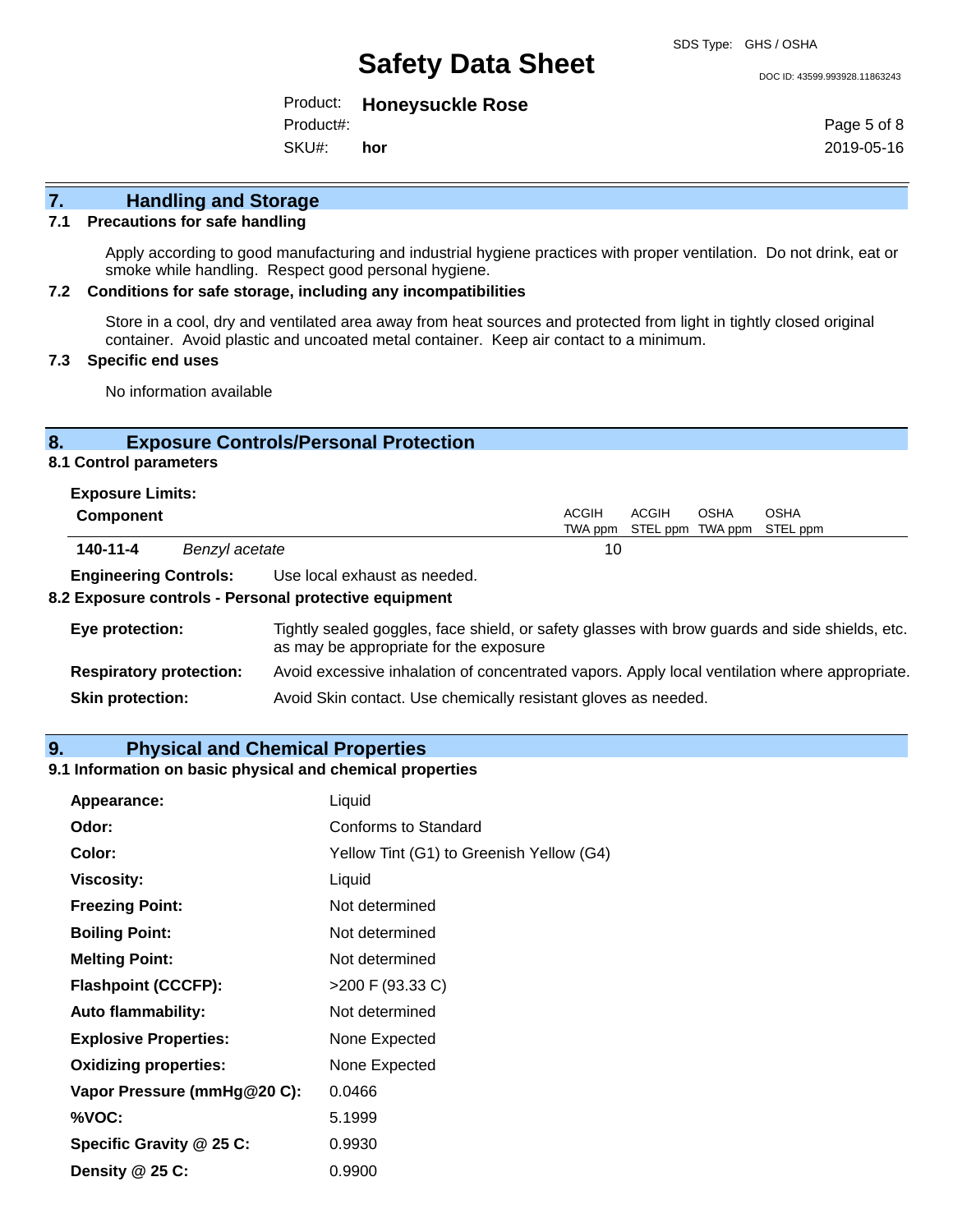### SDS Type: GHS / OSHA

# **Safety Data Sheet**

DOC ID: 43599.993928.11863243

|           | Product: Honeysuckle Rose |             |
|-----------|---------------------------|-------------|
| Product#: |                           | Page 6 of 8 |
| SKU#:     | hor                       | 2019-05-16  |
|           |                           |             |

| Refractive Index @ 20 C: | 1.5140 |
|--------------------------|--------|
| Soluble in:              | Oil    |

## **10. Stability and Reactivity**

| <b>10.1 Reactivity</b>                  | None                                               |
|-----------------------------------------|----------------------------------------------------|
| <b>10.2 Chemical stability</b>          | Stable                                             |
| 10.3 Possibility of hazardous reactions | None known                                         |
| 10.4 Conditions to avoid                | None known                                         |
| 10.5 Incompatible materials             | Strong oxidizing agents, strong acids, and alkalis |
| 10.6 Hazardous decomposition products   | None known                                         |

## **11. Toxicological Information**

## **11.1 Toxicological Effects**

Acute Toxicity Estimates (ATEs) based on the individual Ingredient Toxicity Data utilizing the "Additivity Formula"

| Acute toxicity - Oral - (Rat) mg/kg                | (LD50: 2,818.31) May be harmful if swallowed                                     |
|----------------------------------------------------|----------------------------------------------------------------------------------|
| Acute toxicity - Dermal - (Rabbit) mg/kg           | (LD50: Undetermined) Not classified - the classification criteria<br>are not met |
| Acute toxicity - Inhalation - (Rat) mg/L/4hr       | (LC50: Undetermined) Not classified - the classification criteria<br>are not met |
| <b>Skin corrosion / irritation</b>                 | Causes skin irritation                                                           |
| Serious eye damage / irritation                    | Causes serious eye damage                                                        |
| <b>Respiratory sensitization</b>                   | Not classified - the classification criteria are not met                         |
| <b>Skin sensitization</b>                          | May cause an allergic skin reaction                                              |
| Germ cell mutagenicity                             | Not classified - the classification criteria are not met                         |
| Carcinogenicity                                    | Not classified - the classification criteria are not met                         |
| <b>Reproductive toxicity</b>                       | Not classified - the classification criteria are not met                         |
| Specific target organ toxicity - single exposure   | Not classified - the classification criteria are not met                         |
| Specific target organ toxicity - repeated exposure | Not classified - the classification criteria are not met                         |
| <b>Aspiration hazard</b>                           | Not classified - the classification criteria are not met                         |

| 12. | <b>Ecological Information</b> |  |
|-----|-------------------------------|--|
|-----|-------------------------------|--|

## **12.1 Toxicity**

| <b>Acute acquatic toxicity</b>     | Very Toxic to aquatic life                      |
|------------------------------------|-------------------------------------------------|
| <b>Chronic acquatic toxicity</b>   | Toxic to aquatic life with long lasting effects |
| <b>Toxicity Data on soil</b>       | no data available                               |
| <b>Toxicity on other organisms</b> | no data available                               |

**12.2 Persistence and degradability no data available**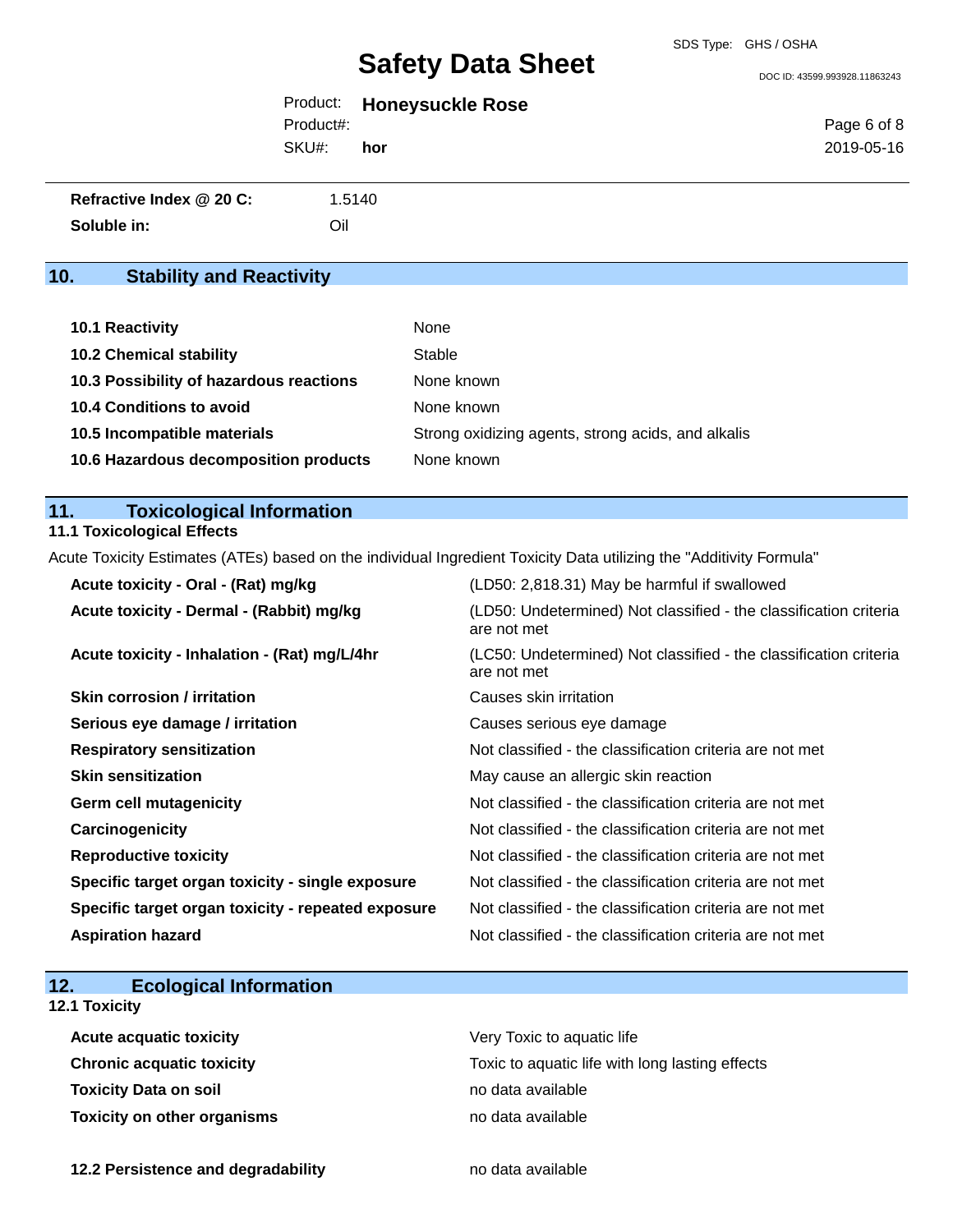SDS Type: GHS / OSHA

DOC ID: 43599.993928.11863243

| Product: | <b>Honeysuckle Rose</b> |  |
|----------|-------------------------|--|
|----------|-------------------------|--|

SKU#: Product#: **hor** Page 7 of 8 2019-05-16

| 12.3 Bioaccumulative potential | no data available |
|--------------------------------|-------------------|
| 12.4 Mobility in soil          | no data available |
| 12.5 Other adverse effects     | no data available |

## **13. Disposal Conditions**

## **13.1 Waste treatment methods**

Do not allow product to reach sewage systems. Dispose of in accordance with all local and national regulations. Send to a licensed waste management company.The product should not be allowed to enter drains, water courses or the soil. Do not contaminate ponds, waterways or ditches with chemical or used container.

## **14. Transport Information**

| Regulator<br>U.S. DOT (Non-Bulk)                                 |            | <b>Class</b> | <b>Pack Group</b><br>Not Regulated - Not Dangerous Goods | <b>Sub Risk</b> | UN-nr.        |
|------------------------------------------------------------------|------------|--------------|----------------------------------------------------------|-----------------|---------------|
| <b>Chemicals NOI</b>                                             |            |              |                                                          |                 |               |
| <b>ADR/RID (International Road/Rail)</b>                         |            |              |                                                          |                 |               |
| <b>Environmentally Hazardous</b><br>Liquid, n.o.s.               | Substance. | 9            | Ш                                                        |                 | <b>UN3082</b> |
| <b>IATA (Air Cargo)</b>                                          |            |              |                                                          |                 |               |
| <b>Environmentally Hazardous</b><br>Liquid, n.o.s.<br>IMDG (Sea) | Substance. | 9            | Ш                                                        |                 | <b>UN3082</b> |
| <b>Environmentally Hazardous</b><br>Liquid, n.o.s.               | Substance. | 9            | Ш                                                        |                 | <b>UN3082</b> |

| 15.<br><b>Regulatory Information</b>       |                                                                                                  |
|--------------------------------------------|--------------------------------------------------------------------------------------------------|
| <b>U.S. Federal Regulations:</b>           |                                                                                                  |
| <b>TSCA (Toxic Substance Control Act):</b> | All components of the substance/mixture are listed or exempt                                     |
| 40 CFR(EPCRA, SARA, CERCLA and CAA)        | This product contains NO components of concern.                                                  |
| <b>U.S. State Regulations:</b>             |                                                                                                  |
| <b>California Proposition 65 Warning</b>   | This product contains the following components:                                                  |
| $93-15-2$ 202-223-0 $\leq 9$ ppm           | Methyl Eugenol (NFS)                                                                             |
| 123-35-3(NF 204-622-5 $\le$ 77 ppm         | beta-Myrcene (NFS)                                                                               |
| <b>Canadian Regulations:</b>               |                                                                                                  |
| <b>DSL / NDSL</b>                          | 100.44% of the components are listed or exempt. The following<br>components are NOT on the List: |
| 94201-73-7<br>303-662-1<br>$\leq$ 68 ppm   | Tetrahydro-4-methyl-2-phenyl-2H-pyran                                                            |

## **16. Other Information**

**GHS H-Statements referred to under section 3**